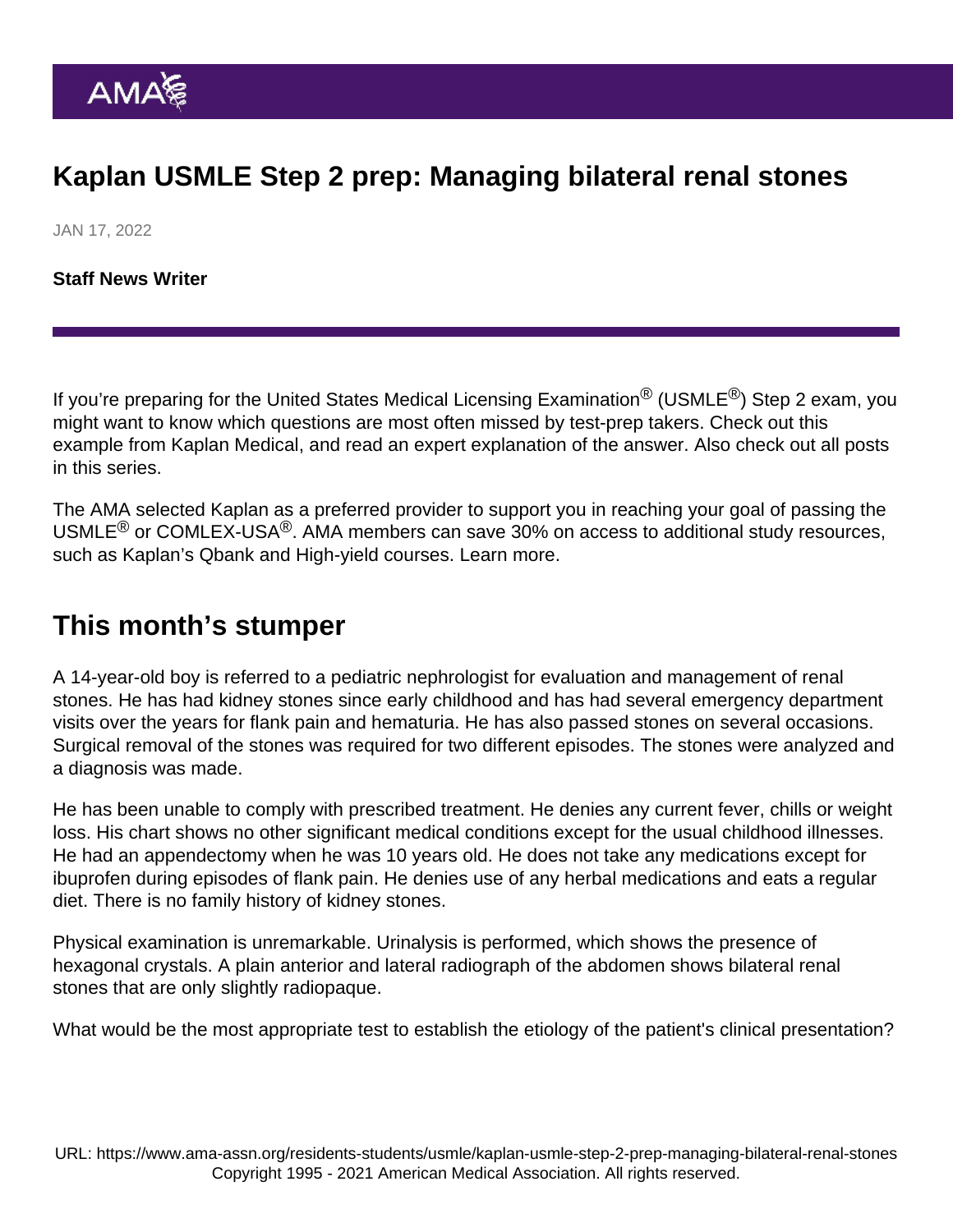- A. 24-hour urine for creatinine.
- B. 24-hour urine for cystine.
- C. 24-hour urine for uric acid.
- D. Computerized tomographic (CT) scan of the abdomen.
- E. Intact parathyroid hormone (PTH) level.
- F. Serum uric acid.

The correct answer is B.

# Kaplan Medical explains why